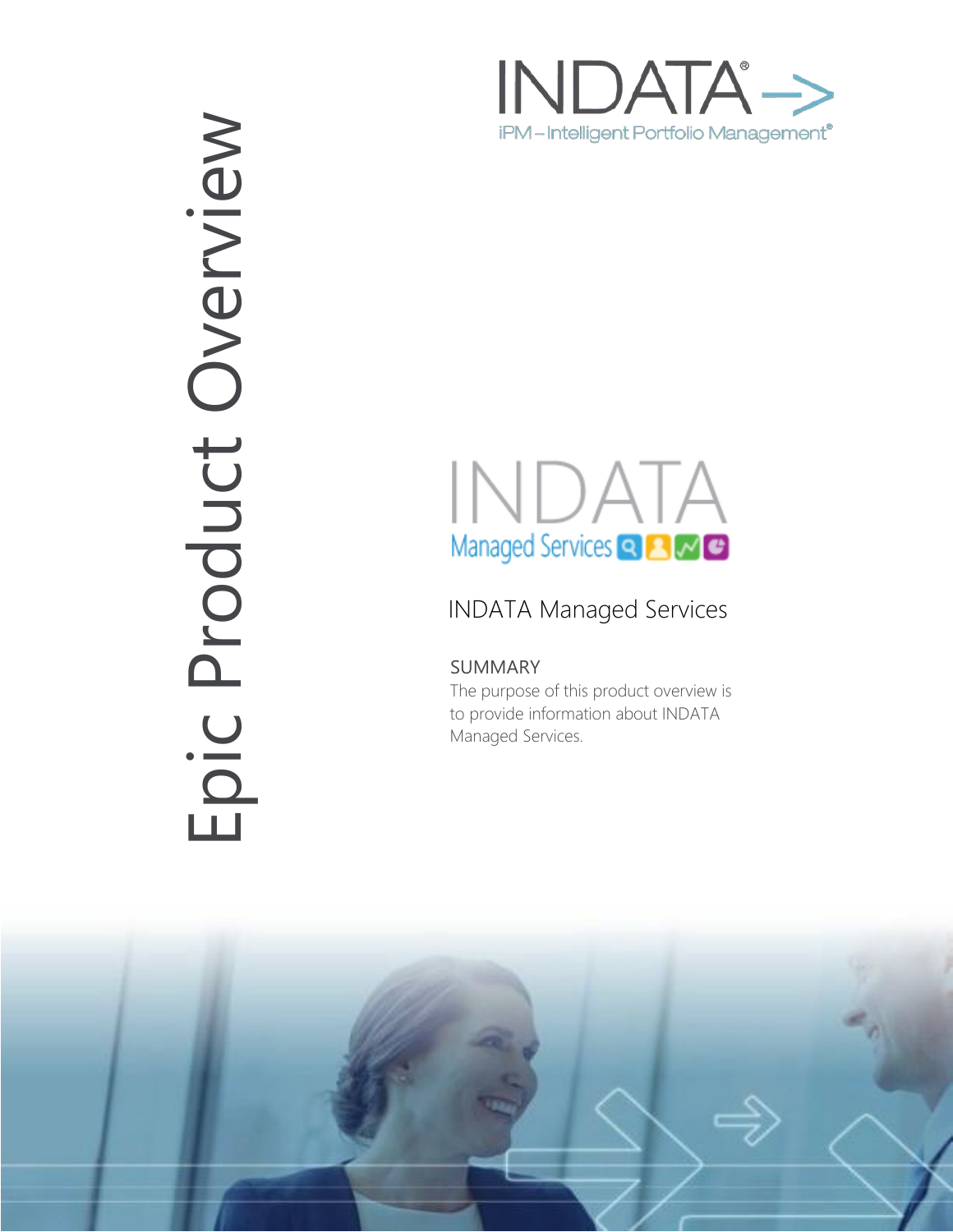#### Introduction

INDATA Managed Services are offered by INDATA to in-house or iPM Cloud clients and provide portfolio administration and outsourcing services by INDATA staff.

The goal of INDATA Managed Services is to allow in-house or cloud clients to function in an outsourced environment while still benefitting from the advanced technology that iPM Epic provides. INDATA's Managed Services allow clients to operate in a "hands free" environment without having to worry about or staff around technical and operational functions. In addition, operations and administrative staff can shift their focus to other functions that relate to their core business.



#### INDATA Managed Services Offering - Highlighted Services

#### Advanced Recon Service (ARS)

ARS is a service offered by INDATA that provides daily reconciliation services for clients using INDATA's software tools and established custodians. The goal of INDATA ARS is to provide a fully outsourced reconciliation solution for clients. ARS eliminates the time consuming process of gathering data directly from multiple custodians and provides investment operations professionals with an extension of their back office to expedite daily reconciliation activities without having to rely on expensive third-party vendor solutions.

#### INDATA CA (Corporate Actions)

INDATA Corporate Actions is a service offered by INDATA for in-house and iPM Cloud clients that provides a consolidated data file, delivered on a daily basis, of merger, acquisition and spinoff activity involving U.S. domestic equities covered by INDATA. INDATA CA Eliminates the need for "interpretation" and manual data entry of merger, acquisition and spinoff activity, significantly reducing the potential for error due to "bad" data entry or "misinterpretation" of entered data within the iPM Epic software system.

#### INDATA ROR (Rate-of-Return)

INDATA ROR is a service offered by INDATA that provides proactive rate-of-return (ROR) verification by IN-DATA Staff. The goal of INDATA ROR is to provide rate-of-return monitoring, troubleshooting and correction due to erroneous data. INDATA ROR allows investment firms to comply with industry best practices of having an external third-party review of performance data on a daily basis. It also eliminates the time consuming and often error prone process of troubleshooting return issues and making corrections to data.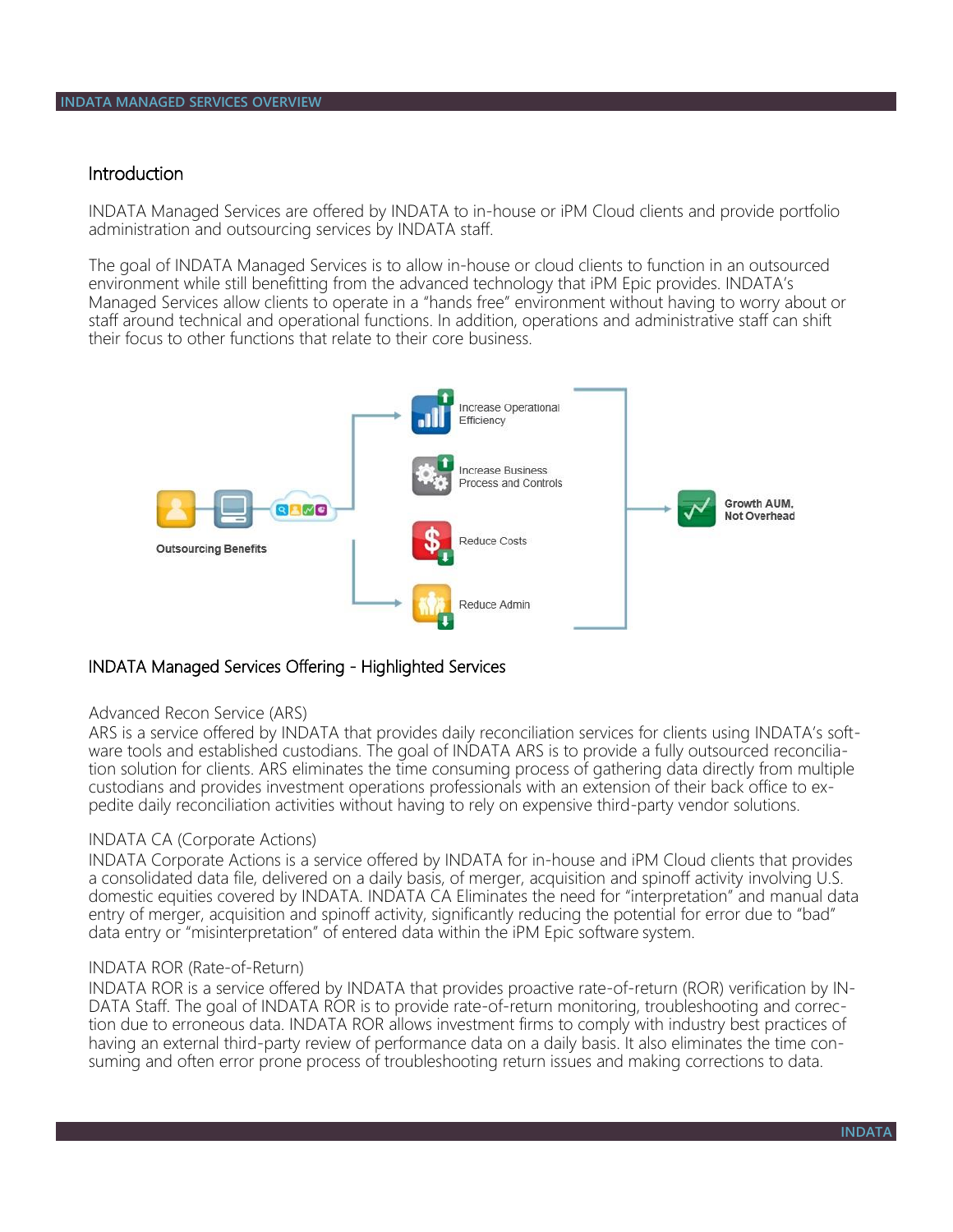INDATA Managed Services Offering — Continued

#### Data/IT Services

In a world of ever increasing complexity with regards to technology as well as the ever increasing volumes of data that is being created and used in the investment process, INDATA's Data and IT services provide a valuable resource for the operations and technology professionals of investment firms. The goal of INDA-TA's Data/IT services is to optimize the data processing model and maximize the performance of mission critical investment systems. Whether it is trying to cope with effective ways to accommodate increasing data storage requirements, custom report writing, or other IT related services, INDATA professionals have the know how to generate ROI on mission critical systems.

#### Implementation Services

For clients receiving regular updates of their iPM Epic software, INDATA offers a wide range of professional services that include installation, training (both on-site and remote), project governance and other services required by clients to implement INDATA's iPM Epic software suite for maximum effect. INDATA employs a cross functional team of professionals representing each key area to maximize project output and minimize costs.

#### KEY FEATURES

- Complete Outsourcing Solution
- A La Carte Service Options
- Leverages the Cloud

#### KEY BENEFITS

- Increased Operational Efficiency with full Control of operational events
- Reduce Costs
- Subject matter expertise on demand

#### REQUIREMENTS

None



The vast majority of INDATA Clients are effectively leveraging INDATA Managed Services every day. Contact your INDATA representative to learn more about what we can do for your firm.